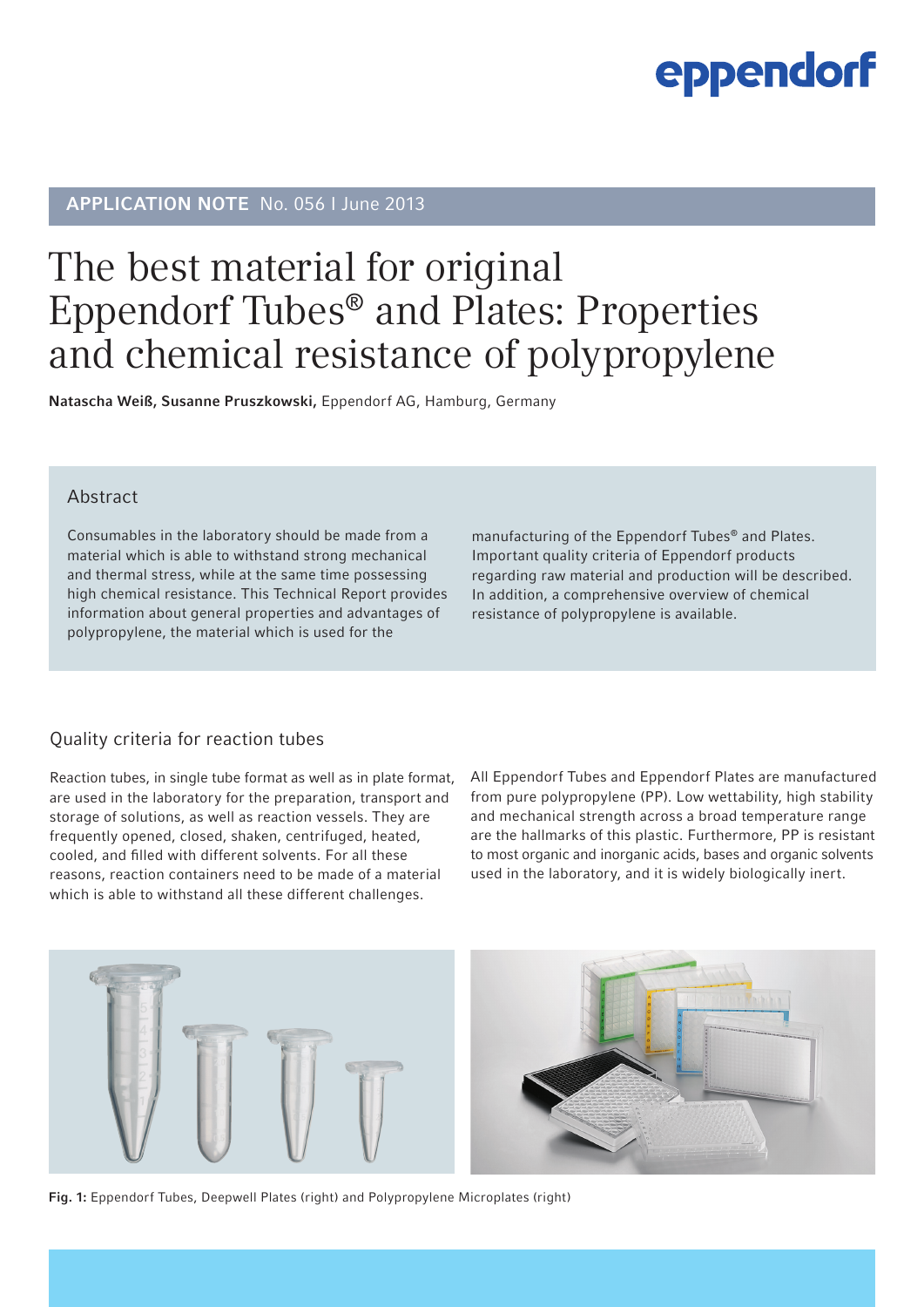In comparison with other plastics, PP has clear advantages. It is more stable and transparent than polyethylene (PE), it features better chemical resistance and lower binding of biological molecules than polystyrene (PS) and polycarbonate (PC), and it may be used across a broader temperature range than polystyrene (Table 1). These properties make PP the ideal material for a wide spectrum of applications. Comparatively low binding of biological molecules such as nucleic acids and proteins is of special importance for molecular applications.

Eppendorf consumables are made exclusively from high quality, ultra pure PP, which complies with FDA guidelines 21 CFR § 177.1520 »Olefin Polymers«, and 21 CFR § 178.2010 »Antioxidants and Stabilizers for Polymers«. Additives such as plasticizers, slip agents and biocides are present neither in the raw material for Eppendorf Tubes and Plates, nor are they used during the manufacturing process. Furthermore, the dyes used do not contain organic substances or heavy metals.

In order to guarantee premium product quality without additives or other substances, high quality injection tools are required. The very smooth surface of the tubes and plates is achieved through careful optimization of the manufacturing process. The surfaces thus show very good flow performance and low wettability, which is beneficial during sample recovery. The entire production takes place under clean room conditions, and the process, from injection to packaging, is automated. Since manual interventions are virtually unnecessary, contaminations are prevented. The lot number printed on the packaging of every product provides additional security, as each product may be traced back.

Extensive quality checks are in place prior to and during production. An initial quality control of the resin is performed, faulty material is removed, and the production tools are maintained on a regular basis. Furthermore, the final product is examined for functionality and purity. The functionality tests for tubes include lid closure security in a boiling water bath, centrifugation stability and vapor tightness. These quality controls and tests ensure the sustained high product quality across the entire production phase.

#### Table 1: Comparison of properties of the materials PP and PS

|                                | РP           | PS                                                  | Relevant areas of application                 |
|--------------------------------|--------------|-----------------------------------------------------|-----------------------------------------------|
| Transparency                   | Medium       | High                                                | Transmission measurements                     |
| Temperature stability          | ca. $120 °C$ | up to ca. 60 $\degree$ C                            | Incubation, storage, autoclaving              |
| Resistance to organic solvents | High         | Nucleic acid purification, protein analytic,<br>Low |                                               |
|                                |              |                                                     | compounds, assays                             |
| Mechanical strength            | High         | Low                                                 | Centrifugation, automation                    |
| Binding of biomolecules        | Low          | Low to high depending on the type                   | Applications using nucleic acids and proteins |

### Chemical resistance properties of polypropylene

Resistance of PP to numerous chemicals is listed below. For each substance, the resistance at three different temperatures (+20 °C, +40 °C, +60 °C) is described. The data are recommendations for colorless PP and were derived from the literature [1]. These details also apply to the colored Eppendorf reaction tubes, the black and white Microplates, as well as the OptiTrack® matrix of the Eppendorf Plates, which consist of a colored rim with alphanumeric labeling. If in doubt, we recommend that you test the chemical in question on the consumable article prior to the actual work step.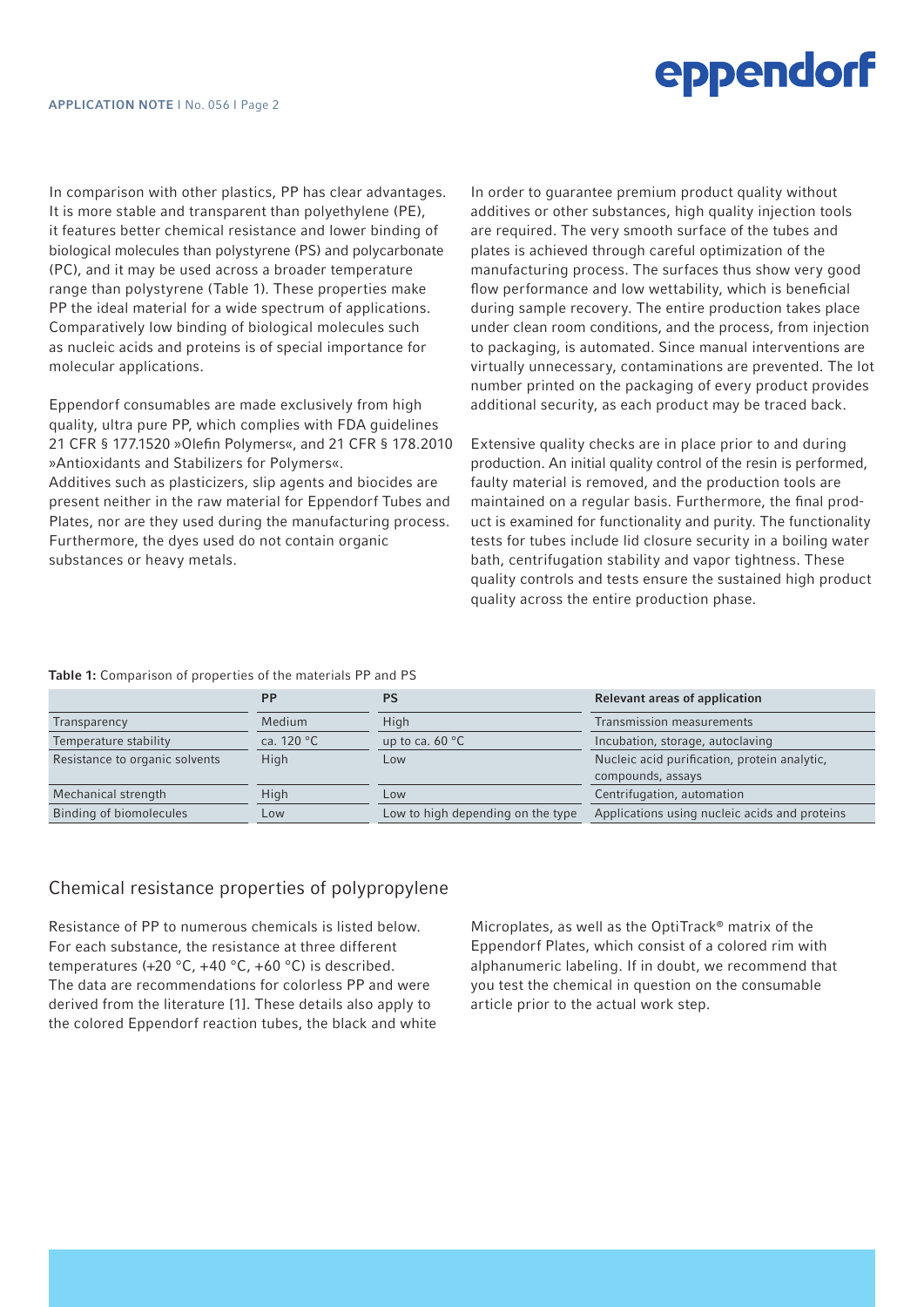### APPLICATION NOTE I No. 056 I Page 3

|                                                  |                   | PP               |                  |                  |
|--------------------------------------------------|-------------------|------------------|------------------|------------------|
| <b>Chemical substance</b>                        | Mass fraction (%) | $+20 °C$         | $+40^{\circ}$ C  | $+60 °C$         |
| A                                                |                   |                  |                  |                  |
| Acetaldehyde (ethanal), aqueous                  | 40                | 1                | $\mathbf{1}$     | 1                |
| Acetic acid, aqueous                             | $25 - 60$         | $\mathbf{1}$     | $\mathbf{1}$     | $\mathbf{1}$     |
| Acetic acid (pure)                               | 100               | 1                | $\mathbf{1}$     | $\overline{2}$   |
| Acetic anhydride                                 | 100               | 1                | $\boldsymbol{0}$ | $\overline{2}$   |
| Acetone (dimethyl ketone)                        | 100               | 1                | $\mathbf{1}$     | $\overline{2}$   |
| Acrylonitrile                                    |                   | $\mathbf{1}$     | $\pmb{0}$        | $\boldsymbol{0}$ |
| Adipic acid (hexanedioic acid), aqueous          | saturated         | 1                | $\mathbf{1}$     | $\mathbf{1}$     |
| Allyl alcohol (2-propene-1-ol)                   | 96                | 1                | 1                | 1                |
| Aluminum chloride, aqueous                       | saturated         | 1                | 1                | 1                |
| Ammonia, aqueous                                 | 30                | 1                | $\mathbf{1}$     | 1                |
| Ammonium chloride, aqueous                       | saturated         | $\mathbf{1}$     | $\mathbf{1}$     | 1                |
| Ammonium hydroxide, aqueous                      | 30                | $\boldsymbol{0}$ | $\boldsymbol{0}$ | 2                |
| Amyl acetate (acetic acid amyl ester)            | 100               | $\overline{2}$   | $\overline{0}$   | 3                |
| Amyl alcohol (1-pentanol)                        | 100               | 1                | $\mathbf{1}$     | 1                |
| Amyl chloride (1-chloropentane)                  | 100               | 3                | $\boldsymbol{0}$ | $\boldsymbol{0}$ |
| Aniline                                          | 100               | 1                | $\mathbf{1}$     | 1                |
| Aniline, aqueous                                 | saturated         | $\overline{2}$   | $\overline{2}$   | $\overline{2}$   |
| Aqua regia (HNO <sub>3</sub> , concentrated HCI) |                   | 2                | $\overline{0}$   | 3                |
| в                                                |                   |                  |                  |                  |
| Benzaldehyde, aqueous                            | saturated         | 1                | $\overline{0}$   | $\mathbf 0$      |
| Benzene                                          | 100               | $\overline{2}$   | $\overline{0}$   | 3                |
| <b>Benzine</b>                                   | 100               | $\overline{2}$   | $\overline{0}$   | 3                |
| Benzoyl chloride                                 |                   | $\overline{2}$   | $\pmb{0}$        | $\pmb{0}$        |
| Benzyl alcohol                                   | 100               | $\mathbf{1}$     | $\overline{0}$   | $\overline{2}$   |
| Boric acid, aqueous                              | saturated         | $\mathbf{1}$     | $\mathbf{1}$     | 1                |
| Bromic acid                                      |                   | $\mathbf{1}$     | $\boldsymbol{0}$ | $\boldsymbol{0}$ |
| Bromine, liquid                                  | 100               | 3                | 3                | 3                |
| Bromo benzene                                    |                   | 3                | 3                | 3                |
| 1,3-Butadiene                                    | 100               | $\overline{2}$   | $\boldsymbol{0}$ | $\mathfrak{Z}$   |
| Butanol (butyl alcohol)                          | 100               | $\mathbf{1}$     | $\mathbf{1}$     | $\sqrt{2}$       |
| Butyl acetate (acetic acid butyl ester)          | 100               | $\overline{2}$   | $\overline{0}$   | $\mathfrak{Z}$   |
| Butyric acid                                     | 100               | $\mathbf{1}$     | $\boldsymbol{0}$ | $\boldsymbol{0}$ |
| Butyric acid, aqueous                            | $20\,$            | $\mathbf{1}$     | $\boldsymbol{0}$ | $\boldsymbol{0}$ |

All values are recommendations without guarantee.  $0 =$  not tested 1 = resistant; several months lifetime 2 = conditionally resistant; a few weeks lifetime 3 = non-resistant; a few hours lifetime or rapid destruction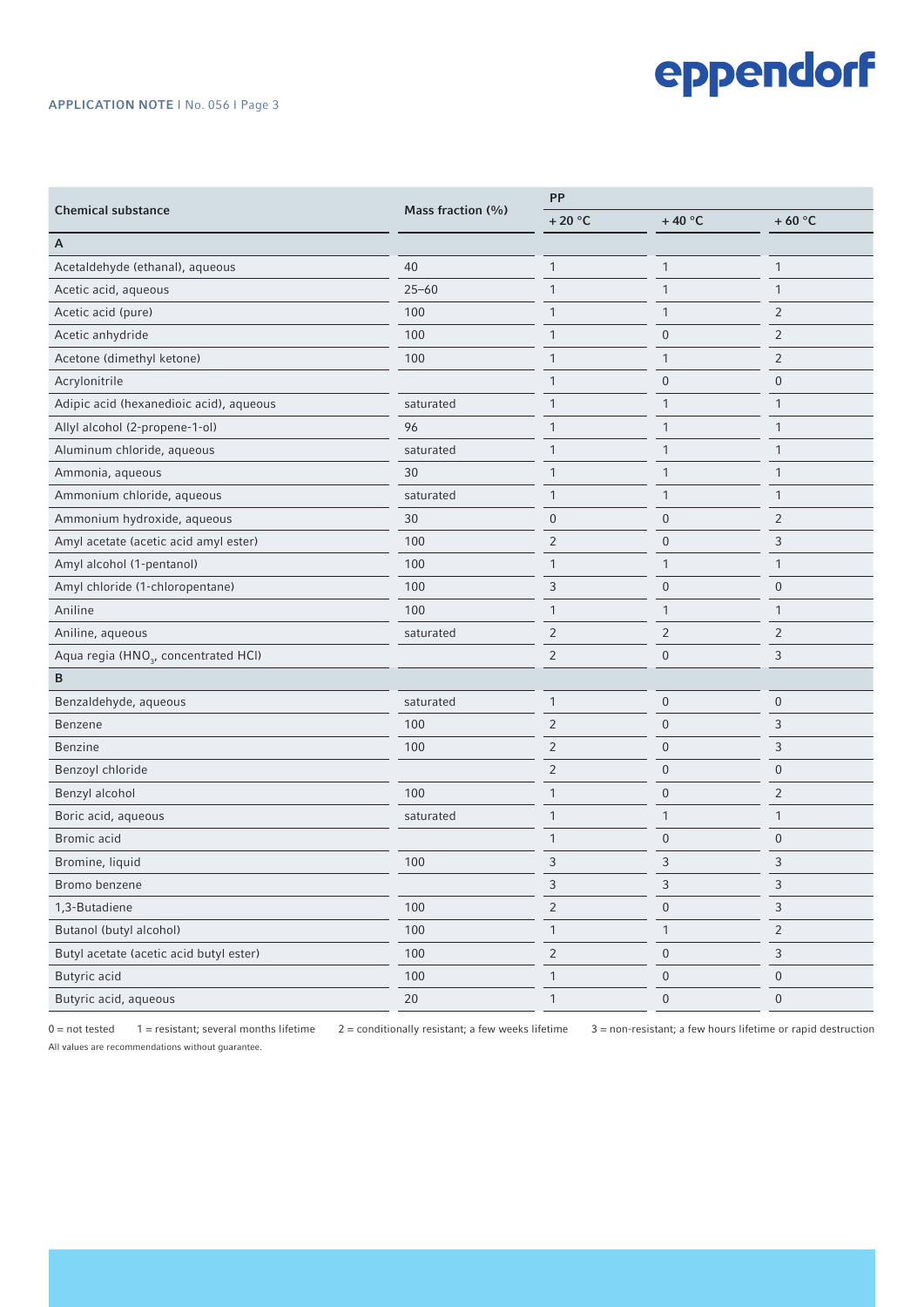### APPLICATION NOTE I No. 056 I Page 4

| <b>Chemical substance</b>                       | Mass fraction (%) | PP             |                  |                  |  |
|-------------------------------------------------|-------------------|----------------|------------------|------------------|--|
|                                                 |                   | $+20 °C$       | $+40^{\circ}$ C  | $+60$ °C         |  |
| C                                               |                   |                |                  |                  |  |
| Calcium chloride, aqueous                       | saturated         | 1              | $\mathbf{1}$     | 1                |  |
| Calcium hydroxide, aqueous                      | all               | $\mathbf{1}$   | $\mathbf{1}$     | $\mathbf{1}$     |  |
| Calcium hypochloride, 12.5 % effective chlorine |                   | 1              | $\mathbf{1}$     | 1                |  |
| Carbon disulfide                                | 100               | 1              | $\boldsymbol{0}$ | 3                |  |
| Carbon tetrachloride (tetrachloromethane)       | 100               | 3              | 3                | 3                |  |
| Chloroacetic acid (mono), aqueous               | 85                | $\mathbf{1}$   | $\mathbf{1}$     | 1                |  |
| Chloroacetic acid (mono)                        | 100               | $\mathbf{1}$   | $\mathbf{1}$     | $\mathbf{1}$     |  |
| Chlorobenzene                                   | 100               | 1              | $\overline{0}$   | 0                |  |
| Chloroform (trichlormethane)                    | 100               | 2              | $\overline{0}$   | 3                |  |
| Chromic acid, aqueous                           | 50                | $\overline{2}$ | $\overline{2}$   | 2                |  |
| Chromic-sulfuric acid mixture                   |                   | 3              | 3                | 3                |  |
| Citric acid                                     | all               | 1              | 1                | 1                |  |
| Copper sulfate, aqueous                         | saturated         | $\mathbf{1}$   | 1                | $\mathbf{1}$     |  |
| Cresol, aqueous                                 | up to 90          | 1              | $\boldsymbol{0}$ | $\boldsymbol{0}$ |  |
| Crude oil                                       |                   | $\overline{2}$ | $\boldsymbol{0}$ | $\mathbf 0$      |  |
| Cyclohexane                                     | 100               | 1              | $\mathbf{1}$     | $\mathbf{1}$     |  |
| Cyclohexanol                                    | 100               | 1              | $\mathbf 0$      | $\overline{2}$   |  |
| Cyclohexanone                                   | 100               | $\mathbf{1}$   | $\boldsymbol{0}$ | $\overline{2}$   |  |
| D                                               |                   |                |                  |                  |  |
| Decahydro naphthalene                           | 100               | $\overline{2}$ | $\overline{2}$   | 2                |  |
| Dibutyl ether                                   |                   | $\overline{2}$ | $\overline{0}$   | 3                |  |
| Dibutyl phthalate                               | 100               | 1              | $\overline{0}$   | 2                |  |
| Dichlorobenzene                                 |                   | $\overline{2}$ | $\boldsymbol{0}$ | 0                |  |
| Diesel fuel                                     |                   | 1              | $\overline{0}$   | 2                |  |
| Diethylene glycol                               |                   | 1              | 1                | $\mathbf{1}$     |  |
| Diethyl ether                                   |                   | $\overline{2}$ | $\boldsymbol{0}$ | $\boldsymbol{0}$ |  |
| Diisopropyl ether                               | 100               | $\overline{2}$ | $\boldsymbol{0}$ | 3                |  |
| Dimethyl ether                                  |                   | 2              | $\Omega$         | $\Omega$         |  |
| Dimethyl formamide                              | 100               | $\mathbf{1}$   | $\mathbf{1}$     | $\mathbf{1}$     |  |
| Dimethyl sulfate                                | 100               | $\overline{2}$ | $\boldsymbol{0}$ | $\boldsymbol{0}$ |  |
| Dioxane                                         | 100               | $\overline{2}$ | $\overline{2}$   | $\overline{2}$   |  |
| E                                               |                   |                |                  |                  |  |
| Ethanol, aqueous                                | all               | $\mathbf{1}$   | $\mathbf{1}$     | $\mathbf{1}$     |  |
| Ethanol                                         | 100               | $\mathbf{1}$   | $\mathbf{1}$     | $\mathbf{1}$     |  |
| Ethyl acetate (acetic acid ethyl ester)         | 100               | $\mathbf{1}$   | $\overline{2}$   | $\overline{2}$   |  |
| Ethyl benzene                                   | 100               | $\overline{2}$ | $\boldsymbol{0}$ | $\boldsymbol{0}$ |  |
| Ethylene chloride (1,2-dichloroethane)          | 100               | $\overline{2}$ | $\boldsymbol{0}$ | 3                |  |
| Ethylene oxide (1,2-epoxyethane)                | 100               | $1 - 2$        | $\pmb{0}$        | $\boldsymbol{0}$ |  |

All values are recommendations without guarantee.  $0 =$  not tested  $1 =$  resistant; several months lifetime  $2 =$  conditionally resistant; a few weeks lifetime  $3 =$  non-resistant; a few hours lifetime or rapid destruction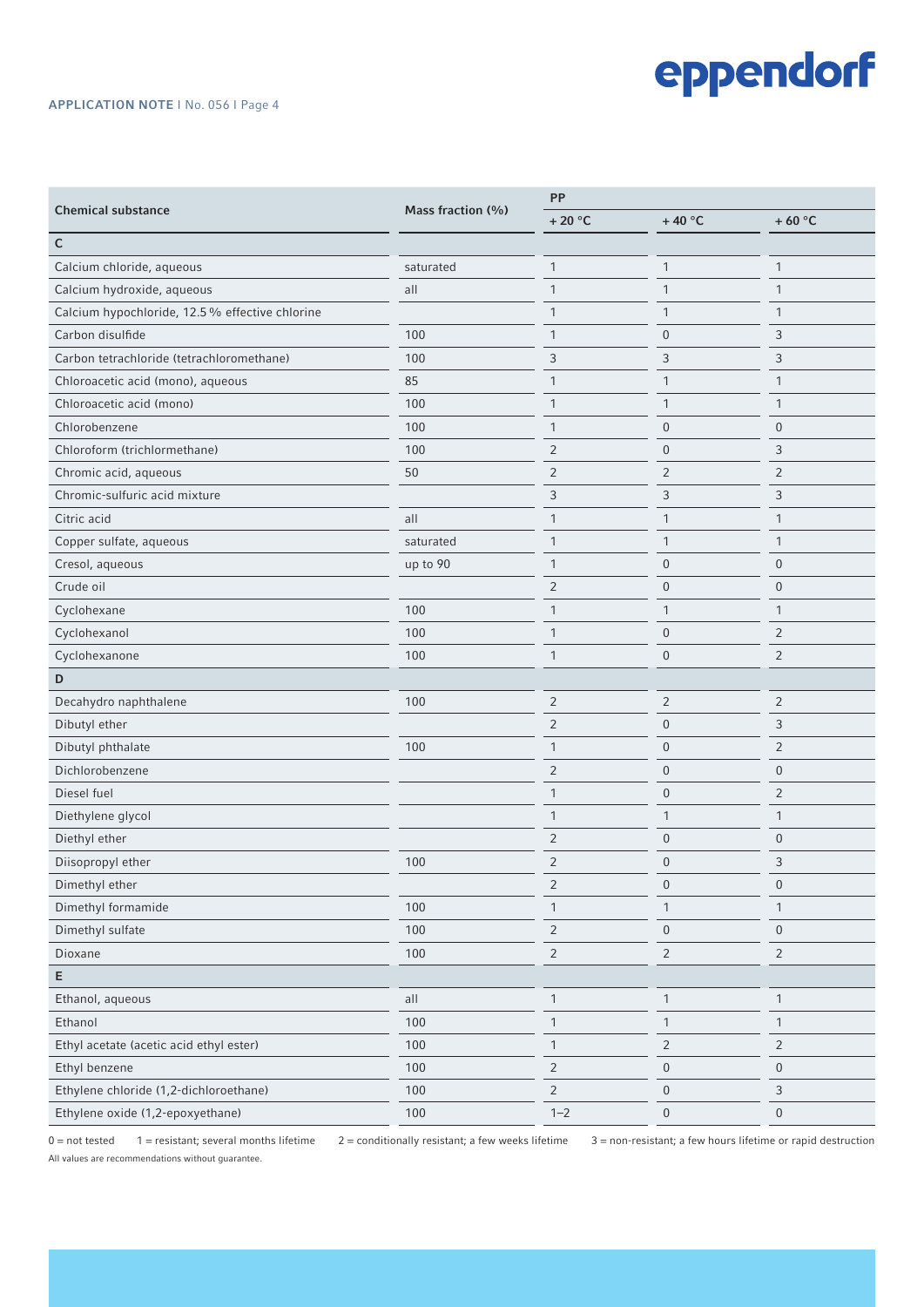### APPLICATION NOTE I No. 056 I Page 5

| <b>Chemical substance</b>                      |                   | PP             |                  |                  |  |
|------------------------------------------------|-------------------|----------------|------------------|------------------|--|
|                                                | Mass fraction (%) | $+20 °C$       | $+40 °C$         | $+60 °C$         |  |
| F                                              |                   |                |                  |                  |  |
| Formaldehyde (methanal), aqueous               | 40                | $\mathbf{1}$   | $\mathbf{1}$     | $\mathbf{1}$     |  |
| Formic acid (methanoic acid)                   | 100               | 1              | $\mathbf{1}$     | $\overline{2}$   |  |
| G                                              |                   |                |                  |                  |  |
| Glycerol                                       | 100               | $\mathbf{1}$   | $\mathbf{1}$     | $\mathbf{1}$     |  |
| Glycol                                         | 100               | 1              | $\mathbf{1}$     | $\mathbf{1}$     |  |
| Glycol, aqueous                                | all               | 1              | $\mathbf{1}$     | $\mathbf{1}$     |  |
| H                                              |                   |                |                  |                  |  |
| Heating oil                                    | 100               | $\mathbf{1}$   | $\boldsymbol{0}$ | $\overline{2}$   |  |
| Heptane                                        | 100               | $\overline{2}$ | $\overline{2}$   | 2                |  |
| Hexane                                         | 100               | 1              | $\boldsymbol{0}$ | 2                |  |
| Hydrochloric acid, aqueous                     | greater than 30   | $\mathbf{1}$   | $\mathbf{1}$     | $\mathbf{1}$     |  |
| Hydrofluoric acid, aqueous                     | up to 40          | $\mathbf{1}$   | $\mathbf{1}$     | $\mathbf{1}$     |  |
| Hydrogen peroxide, aqueous                     | up to 30          | 1              | $\boldsymbol{0}$ | $\overline{2}$   |  |
| Hydrogen peroxide, aqueous                     | 90                | 1              | $\boldsymbol{0}$ | $\pmb{0}$        |  |
| Hydroquinone (1,4-dihydroxybenzene)            | all               | 1              | $\mathbf{1}$     | $\mathbf{1}$     |  |
|                                                |                   |                |                  |                  |  |
| Iodine-potassium iodide solution               | 50                | $\mathbf{1}$   | $\mathbf{1}$     | $\mathbf{1}$     |  |
| Isopropanol, aqueous                           | all               | 1              | 1                | $\mathbf{1}$     |  |
| Isopropanol                                    | 100               | $\mathbf{1}$   | 1                | $\mathbf{1}$     |  |
| К                                              |                   |                |                  |                  |  |
| Kerosene                                       | 100               | 2              | $\overline{2}$   | $\overline{2}$   |  |
| L                                              |                   |                |                  |                  |  |
| Lactic acid (2-hydroxypropanoic acid), aqueous | up to 90          | 1              | $\mathbf{1}$     | $\mathbf{1}$     |  |
| Linseed oil                                    | 100               | 1              | 1                | $\mathbf{1}$     |  |
| M                                              |                   |                |                  |                  |  |
| Mercury                                        | 100               | $\mathbf{1}$   | 1                | $\mathbf{1}$     |  |
| Methanol                                       | 100               | 1              | $\mathbf{1}$     | $\mathbf{1}$     |  |
| Methyl acetate (acetic acid methyl ester)      | 100               | 1              | 1                | $\mathbf{1}$     |  |
| Methyl chloride (chloromethane)                | 100               | $\overline{2}$ | $\mathbf 0$      | 3                |  |
| Methylene chloride (dichloromethane)           | 100               | $\overline{c}$ | 3                | 3                |  |
| Mineral oil                                    | 100               | 1              | $\boldsymbol{0}$ | $\overline{2}$   |  |
| ${\sf N}$                                      |                   |                |                  |                  |  |
| Nitric acid, aqueous                           | up to 30          | 1              | 1                | $\overline{2}$   |  |
| Nitric acid, aqueous                           | 65                | 3              | 3                | 3                |  |
| Nitrobenzene                                   | 100               | 1              | $\mathbf{1}$     | $\mathbf{1}$     |  |
| Nitrous acid                                   | up to 50          | $\overline{c}$ | $\boldsymbol{0}$ | $\boldsymbol{0}$ |  |
| $\mathbf 0$                                    |                   |                |                  |                  |  |
| Oleic acid (9-octadecenoic acid)               | 100               | $\mathbf{1}$   | $\boldsymbol{0}$ | $\overline{2}$   |  |
| Oxalic acid (ethanedioic acid), aqueous        | $\mathsf{all}$    | 1              | $\boldsymbol{0}$ | $\overline{2}$   |  |
|                                                |                   |                |                  |                  |  |

 $0 =$  not tested  $1 =$  resistant; several months lifetime  $2 =$  conditionally resistant; a few weeks lifetime  $3 =$  non-resistant; a few hours lifetime or rapid destruction

All values are recommendations without guarantee.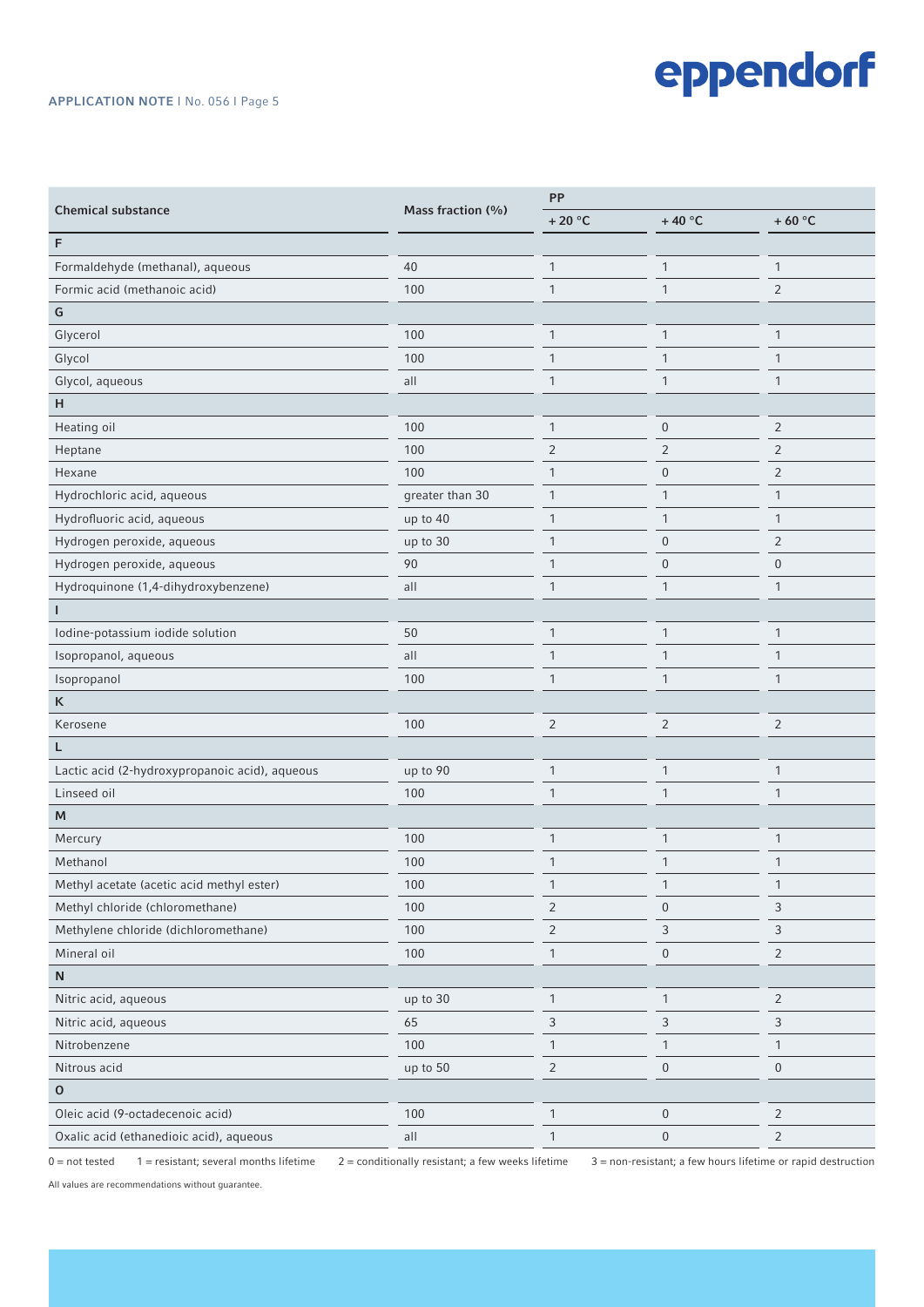### APPLICATION NOTE I No. 056 I Page 6

|                                                        |                   | PP             |                  |                |  |
|--------------------------------------------------------|-------------------|----------------|------------------|----------------|--|
| <b>Chemical substance</b>                              | Mass fraction (%) | $+20 °C$       | $+40^{\circ}$ C  | $+60 °C$       |  |
| P                                                      |                   |                |                  |                |  |
| Paraffin oil                                           | 100               | $\mathbf{1}$   | $\boldsymbol{0}$ | 2              |  |
| Perchloric acid, aqueous                               | 20                | $\mathbf{1}$   | $\mathbf{1}$     | $\mathbf{1}$   |  |
| Petroleum                                              | 100               | $\mathbf{1}$   | $\boldsymbol{0}$ | $\overline{2}$ |  |
| Petroleum ether                                        | 100               | 1              | $\boldsymbol{0}$ | 2              |  |
| Phosphoric acid, aqueous                               | 80                | $\mathbf{1}$   | $\mathbf{1}$     | $\mathbf{1}$   |  |
| Phosphoric acid, aqueous                               | 95                | 1              | $\boldsymbol{0}$ | $\overline{2}$ |  |
| Potassium chloride, aqueous                            | saturated         | 1              | $\mathbf{1}$     | $\mathbf{1}$   |  |
| Potassium permanganate, aqueous                        | saturated         | $\mathbf{1}$   | $\mathbf{1}$     | $\mathbf{1}$   |  |
| Pyridine                                               | 100               | 2              | $\overline{2}$   | $\overline{2}$ |  |
| S                                                      |                   |                |                  |                |  |
| Silicone oil                                           | 100               | $\mathbf{1}$   | $\mathbf{1}$     | $\mathbf{1}$   |  |
| Silver nitrate, aqueous                                | all               | 1              | 1                | $\mathbf{1}$   |  |
| Sodium acetate, aqueous                                |                   | 1              | $\mathbf{1}$     | $\mathbf{1}$   |  |
| Sodium hydroxide                                       | 50                | 1              | $\mathbf{1}$     | $\mathbf{1}$   |  |
| Sodium hypochloride, aqueous                           | diluted           | $\mathbf{1}$   | $\mathbf{1}$     | $1 - 2$        |  |
| Sulfuric acid, aqueous                                 | 50                | 1              | $\mathbf{1}$     | 1              |  |
| Sulfuric acid, aqueous                                 | 96                | $\overline{2}$ | $\boldsymbol{0}$ | 3              |  |
| Τ                                                      |                   |                |                  |                |  |
| Tartaric acid (2,3-dihydroxybutanedioic acid), aqueous | saturated         | $\mathbf{1}$   | $\mathbf{1}$     | $\mathbf{1}$   |  |
| 1,1,2,2-tetrachloroethane                              | 100               | $\overline{2}$ | $\mathbf 0$      | 3              |  |
| Tetrahydrofuran                                        | 100               | $\overline{2}$ | $\boldsymbol{0}$ | 3              |  |
| 1,2,3,4-tetrahydronaphthalene (tetralin)               | 100               | 3              | 3                | 3              |  |
| Thionyl chloride                                       | 100               | 3              | 3                | 3              |  |
| Toluene                                                | 100               | $\overline{2}$ | $\pmb{0}$        | 3              |  |
| Trichloroacetic acid                                   | 100               | $\mathbf{1}$   | $\mathbf{1}$     | $\mathbf{1}$   |  |
| Turpentine                                             | 100               | 3              | $\mathsf 3$      | 3              |  |
| $\sf U$                                                |                   |                |                  |                |  |
| Urea, aqueous                                          | saturated         | $\mathbf{1}$   | $\mathbf{1}$     | $\mathbf{1}$   |  |
| $\mathsf{V}$                                           |                   |                |                  |                |  |
| Vaseline                                               |                   | $\mathbf{1}$   | $\boldsymbol{0}$ | $1 - 2$        |  |
| X/Z                                                    |                   |                |                  |                |  |
| Xylene                                                 | 100               | 3              | 3                | 3              |  |
| Zinc chloride, aqueous                                 | diluted           | $\mathbf{1}$   | $\mathbf{1}$     | $\mathbf{1}$   |  |
| Zinc chloride, aqueous                                 | saturated         | $\mathbf{1}$   | $\mathbf{1}$     | 1              |  |
| Zinc sulfate, aqueous                                  | diluted           | $\mathbf{1}$   | $\mathbf{1}$     | 1              |  |
| Zinc sulfate, aqueous                                  | saturated         | $\mathbf{1}$   | $\mathbf{1}$     | $\mathbf{1}$   |  |
|                                                        |                   |                |                  |                |  |

 $0 =$  not tested  $1 =$  resistant; several months lifetime  $2 =$  conditionally resistant; a few weeks lifetime  $3 =$  non-resistant; a few hours lifetime or rapid destruction

All values are recommendations without guarantee.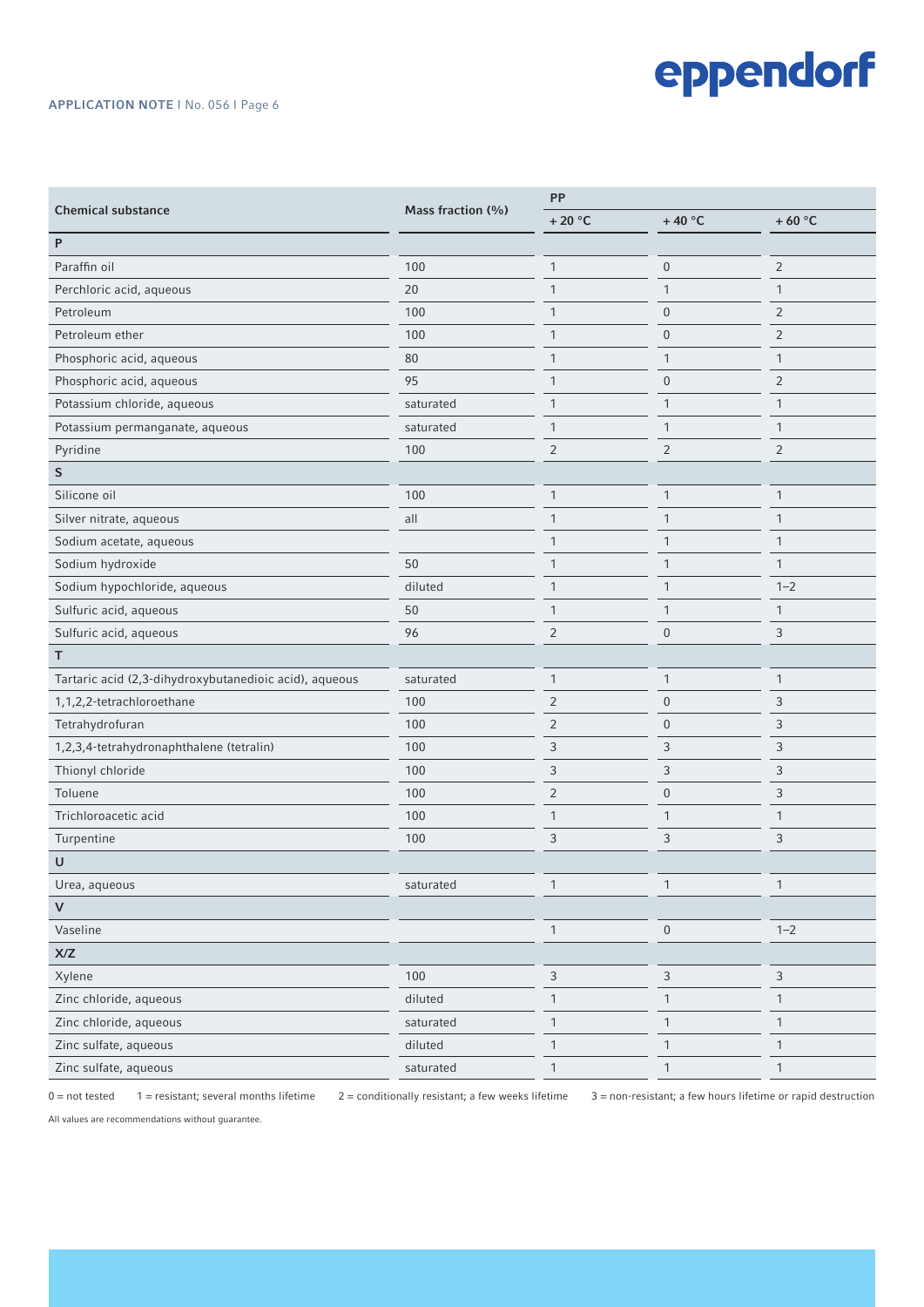### Literature

[1] Carlowitz, B.: Kunststofftabellen. 4. Aufl. München: Hanser, 1995. ISBN 3-446-17603-9.

### Ordering Information

| Description                                                  | Order no. international |               |               | Order no. North America |              |              |  |
|--------------------------------------------------------------|-------------------------|---------------|---------------|-------------------------|--------------|--------------|--|
| <b>Volume</b>                                                | $0.5$ mL                | $1.5$ mL      | $2.0$ mL      | $0.5$ mL                | $1.5$ mL     | $2.0$ mL     |  |
| Safe-Lock Tubes, Eppendorf Quality                           | per 500 pcs.            | per 1000 pcs. | per 1000 pcs. | per 500 pcs.            | per 500 pcs. | per 500 pcs. |  |
| Colorless*                                                   | 0030 121.023            | 0030 120.086  | 0030 120.094  | 022363611               | 022363204    | 022363352    |  |
| Safe-Lock Tubes, PCR clean                                   | per 500 pcs.            | per 1000 pcs. | per 1000 pcs. | per 500 pcs.            | per 500 pcs. | per 500 pcs. |  |
| Colorless                                                    | 0030 121.301            | 0030 123.328  | 0030 123.344  | 022363719               | 022363212    | 022363344    |  |
| <b>Protein LoBind</b>                                        | per 100 pcs.            | per 100 pcs.  | per 100 pcs.  | per 100 pcs.            | per 100 pcs. | per 100 pcs. |  |
| Colorless                                                    | 0030 108.094            | 0030 108.116  | 0030 108.132  | 022431064               | 022431081    | 022431102    |  |
| <b>DNA LoBind</b>                                            | per 250 pcs.            | per 250 pcs.  | per 250 pcs.  | per 250 pcs.            | per 250 pcs. | per 250 pcs. |  |
| Colorless                                                    | 0030 108.035            | 0030 108.051  | 0030 108.078  | 022431005               | 022431021    | 022431048    |  |
| Safe-Lock Tubes, Eppendorf Biopur®                           | per 50 pcs.             | per 100 pcs.  | per 100 pcs.  | per 50 pcs.             | per 100 pcs. | per 100 pcs. |  |
| Individually wrapped                                         | 0030 121.570            | 0030 121.589  | 0030 121.597  | 022600001               | 022600028    | 022600044    |  |
| Eppendorf Tubes <sup>®</sup> 3810X (Flex-Tube <sup>®</sup> ) |                         | per 1000 pcs. |               |                         | per 500 pcs. |              |  |
| Colorless**                                                  |                         | 0030 125.150  |               |                         | 022364111    |              |  |
| Eppendorf Tubes <sup>®</sup> 3810X, PCR clean                |                         | per 1000 pcs. |               |                         | per 500 pcs. |              |  |
| Colorless                                                    |                         | 0030 125.215  |               |                         | 022364120    |              |  |
|                                                              |                         |               |               |                         |              |              |  |

\* Also available in the colors yellow, red, green, blue, as well as in a light protective variant (amber).

\*\* Also available in the colors yellow, red, green, blue.

### Ordering Information

| <b>Description</b>                                                                                                                                              | Order no. international | Order no. North America |
|-----------------------------------------------------------------------------------------------------------------------------------------------------------------|-------------------------|-------------------------|
| Eppendorf Tubes <sup>®</sup> 5.0 mL, Eppendorf Quality, 200 tubes                                                                                               | 0030 119.401            | 0030119401              |
| Eppendorf Tubes <sup>®</sup> 5.0 mL, PCR clean, 200 tubes                                                                                                       | 0030 119.460            | 0030119460              |
| Eppendorf Tubes <sup>®</sup> 5.0 mL, Sterile, 200 tubes                                                                                                         | 0030 119.487            | 0030119487              |
| <b>Eppendorf Tubes</b> <sup>®</sup> 5.0 mL, Eppendorf Biopur <sup>®</sup> , 50 tubes (individually wrapped)                                                     | 0030 119 479            | 0030119479              |
| Eppendorf Protein LoBind Tubes 5.0 mL, PCR clean, 100 tubes                                                                                                     | 0030 108.302            | 0030108302              |
| Eppendorf DNA LoBind Tubes 5.0 mL, PCR clean, 200 tubes                                                                                                         | 0030 108.310            | 0030108310              |
| Starter Pack Eppendorf Tubes® 5.0 mL, PCR clean, 400 tubes,<br>2 racks (16 spaces), white, 8 universal adapters for rotors with bore for<br>15 mL conical tubes | 0030 119.380            | 0030119380              |
| Tube Clip 5.0 mL, 10 pcs., secures lid for boiling                                                                                                              | 0030 119.509            | 0030119509              |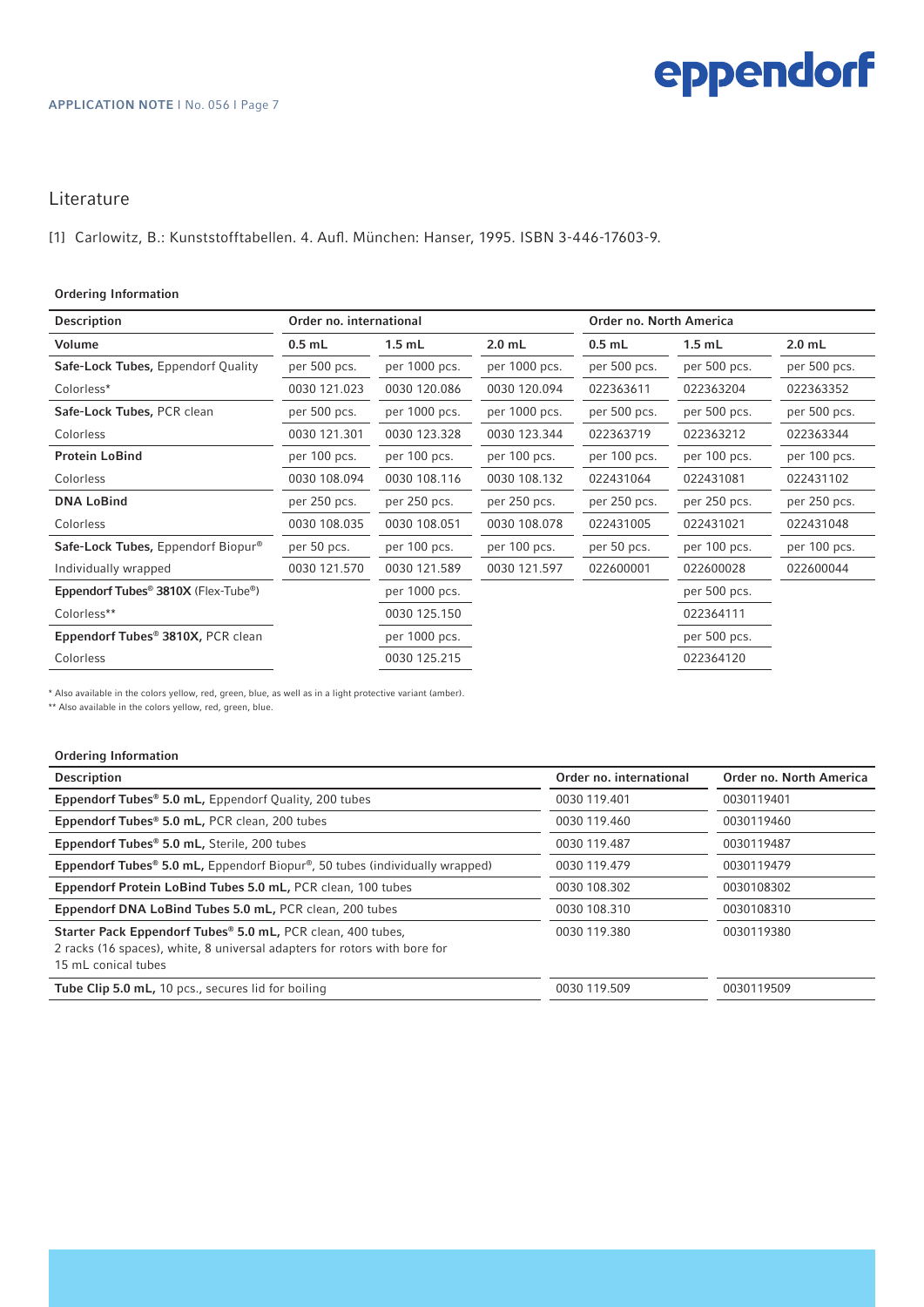### APPLICATION NOTE I No. 056 I Page 8

| Description         | Quality                   | Well color | Border color | Order no. international | Order no. North America |
|---------------------|---------------------------|------------|--------------|-------------------------|-------------------------|
| Microplate 96/F-PP  | PCR clean                 | clear      | white        | 0030 601.106            | 951040005               |
|                     | <b>Sterile</b>            |            |              | 0030 602.102            | 951040021               |
| Microplate 96/U-PP  | PCR clean                 | clear      | white        | 0030 601.203            | 951040048               |
|                     | Sterile                   |            |              | 0030 602.200            | 951040081               |
| Microplate 96/U-PP  | PCR clean                 | black      | white        | 0030 601.807            | 951040102               |
| Microplate 96/U-PP  | PCR clean                 | white      | gray         | 0030 601.572            | 951040145               |
| Microplate 96/V-PP  | PCR clean                 | clear      | white        | 0030 601.300            | 951040188               |
|                     | Sterile                   |            |              | 0030 602.307            | 951040227               |
| Microplate 96/V-PP  | PCR clean                 | black      | white        | 0030 601.904            | 951040260               |
| Microplate 96/V-PP  | PCR clean                 | white      | gray         | 0030 601.670            | 951040308               |
| Microplate 384/F-PP | PCR clean                 | clear      | white        | 0030 621.107            | 951040341               |
|                     | <b>Sterile</b>            |            |              | 0030 622.103            | 951040383               |
| Microplate 384/V-PP | PCR clean                 | clear      | white        | 0030 621.301            | 951040421               |
|                     | Sterile                   |            |              | 0030 622.308            | 951040464               |
|                     | DNA LoBind, PCR clean     |            |              | 0030 623.304            | 951040546               |
|                     | Protein LoBind, PCR clean |            |              | 0030 624.300            | 951040589               |
| Microplate 384/V-PP | PCR clean                 | black      | white        | 0030 621.905            | 951040481               |
| Microplate 384/V-PP | PCR clean                 | white      | gray         | 0030 621.670            | 951040503               |

Ordering Information Eppendorf Microplates\*, 80 plates (5 bags of 16)

\*Upon request, all Microplates are available with barcode